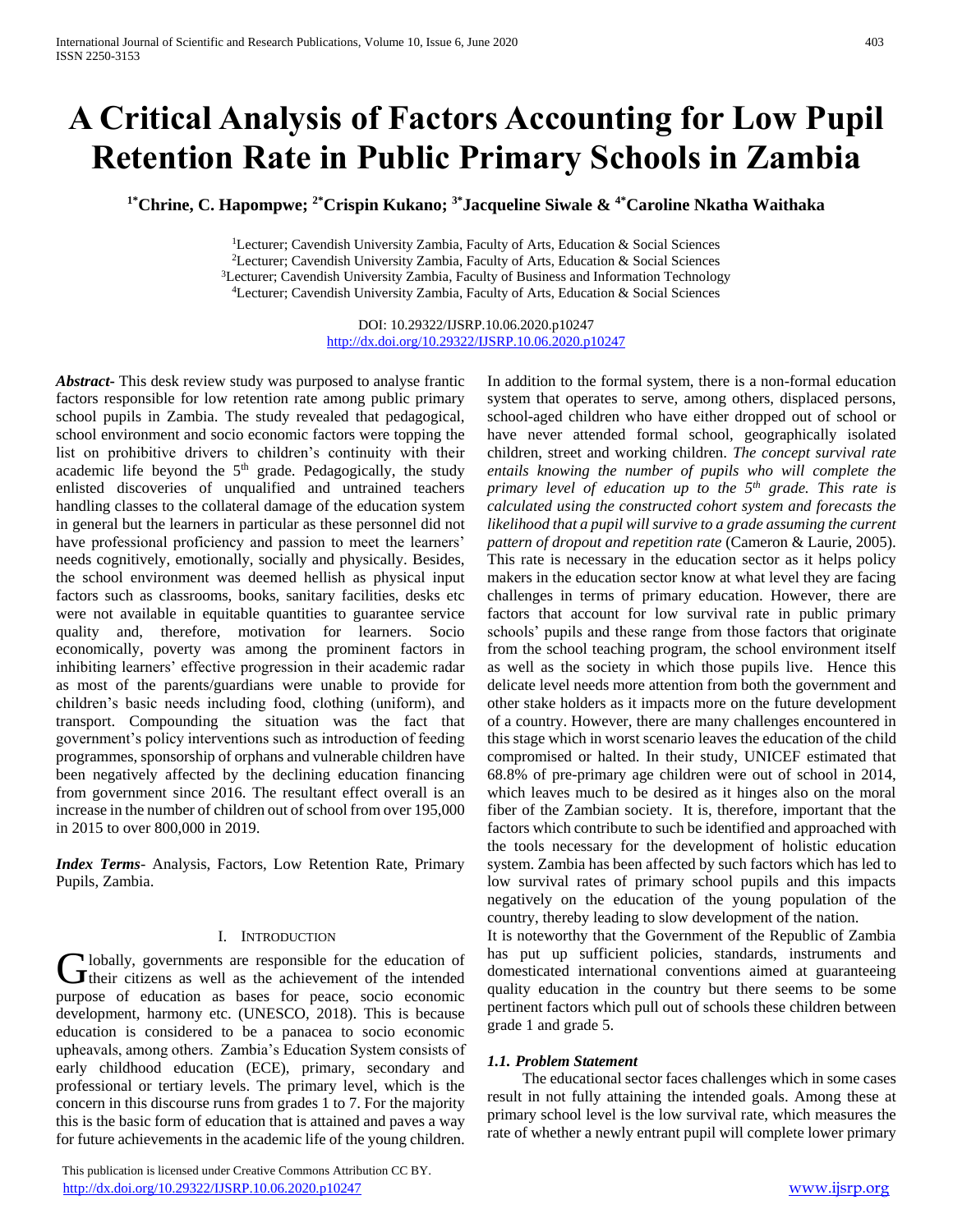level. Pupil retention in public primary schools remains the biggest challenge because it is not certain whether pupils entering grade 1 will eventually complete lower primary level. This negative progression rate has an impact on resources that are invested in this sector. For instance, it was estimated that 84,880 pupils, or 16.7% of the total of 508,264 Grade 1 entrants in 2009 will drop out before completing Grade 5 and the investment for them will be wasted, (MOE, 2009). In terms of gender, the female survival rate to Grade 5 was lower than that of male even though more girls entered Grade 1. The number of pupils to whom investment will be wasted is nearly 10,000 more for girls than boys (boys 35,476, girls 45,150) (MOE, 2009). In Lusaka province, the figures were higher in repetition rate, dropout rate and survival rate, whereas transition rate was significantly lower than the average. There are many factors which lead to such for instance attendance rate of orphans has been lower than the children with parents by 10-15% (World Bank, 2006). According to the research in Central province, many orphans did not go to school every day and could not concentrate on classes even if they attend because of hunger, all of which resulted in low survival rate and high dropout (IOB, 2008). This process of pupils' low survival rate is ongoing as most of those who do not attend school are children who have enrolled but who have crossed the threshold from regular attendance to regular absence. The push or pull factors in both schools, communities and households are among factor which lead into low survival rate. This is an under-researched area, even though the problem is prevalent. Knowledge around this can help illuminate some of the complexities around it and bring new insights to policy makers and educational practitioners as the number of children out of school has continued to swell from 195,000 (Education Statistical Bulletin) in 2015 to over 800,000 in 2019 (Lusaka Times, 3rd May, 2019).

# **1.2. Study Objectives**

#### **1.2.1. Main Objective**

To analyse factors accounting for low retention rates among public primary school pupils in Zambia.

# **1.2.2. Specific Objectives**

- (i) To assess pedagogical processes which lead to low survival rate among public primary school pupils.
- (ii) To analyse the school environmental factors which contribute to low survival rate among public primary school pupils.
- (iii) To analyse social-cultural factors responsible for low survival rates among public primary school pupils.

#### II. THEORETICAL REVIEW OF LITERATURE

#### **2.1. Zambia's Demographic Overview**

 The population of Zambia as at close of 2018 stood at 17.1 million people compared to about 3.45 million people at independence in 1964. Partly because of the country's high fertility rate, the population is growing at a rapid 3.3 percent per year resulting in the population doubling close to every 25 years (Masaiti *et al.,* 2018; World Bank, 2018; CSO, 2017). Zambia is experiencing a large demographic shift and is one of the world's youngest countries by median age. The World Bank (2018) projects that this trend is expected to continue as the large youth

 This publication is licensed under Creative Commons Attribution CC BY. <http://dx.doi.org/10.29322/IJSRP.10.06.2020.p10247> [www.ijsrp.org](http://ijsrp.org/)

population enters reproductive age, which will put even more pressure on the demand for jobs, education, healthcare and other social services. In terms of age structure, the population under the age of 15 years and below accounts for about 50 per cent while those under the age of 35 years' account for 70 per cent of the Zambian population (Masaiti *et al*., 2018). In terms of figures, 8,158,011 are young people under the age of 15 years (4,094,205 males / 4,063,632 females), 8,876,572 are persons between 15 and 64 years old (4,461,085 males / 4,415,487 females), 435,888 are people above 64 years (186,934 males / 248,954 females) (World Bank, 2018) (CSO, 2017). *In other words, the country overall has a young population which makes the provision of educational services to this population to be of strategic importance to government* (EFA, 2015).

#### **2.2. Zambia's Education Policy Frameworks**

 A policy is a statement of intent or guide to courses of action meant to realize intended benefits. In other words, it is a strategic use of resources in dealing with human challenges. The Zambian education sector has progressively devised and implemented various policy interventions in a bid to enhance service provision and delivery to the satisfaction of clients. Policies are also crucially important in helping monitor and evaluate intended goals and objectives. Masaiti *et al.,* (2018) highlight five as the major policy documents from 1977 to date.

 The first one being the *Education Reform, Proposals and Recommendations document of 1977*. The major undertaking of this policy was to try and address the distortions and deficiencies of the colonial education system which trained Africans to serve as labourers but failed to meet the needs of Zambians in the context of the new social, economic and political dispensation. It aimed to create an education system which met the needs and aspirations of Zambians and functioned as a powerful instrument for development of an independent nation (MoE, 1977). The Ministry noted that 'Education is a social institution which will continue to reflect the characteristics of the Zambian society' (ibid). From the spirit of the document, the ministry was aware that the achievement of universal basic education would require significant resources i.e. time, infrastructure, financial, material etc. The policy also opined the need for additional classroom space, teacher recruitment and consistent annual recurrent funding as basis for meeting the demand for quality education.

 The second document was *Focus on Learning*, which concentrated on the development of primary education. It stated that, 'the basic national policy in the education sector is to provide every eligible child with good quality education in Grades 1-7. The policy aimed to improve access, equity and efficiency and provide quality education through the rehabilitation of existing schools, building new ones, training education managers and procuring and supplying educational materials to schools. The policy emphasized the need for broad-based resource mobilization strategies to ensure its effective implementation (MoE, 1992) (Masaiti *et al.,* 2018).

 The third and current education policy is the *Educating Our Future* document of 1996 with its primary focus on quality, efficiency, equity, revitalized partnerships, decentralization and democratization. It aimed at ensuring that by 2015 every child should have had access to nine years of basic education (MoE, 1996) and prioritised literacy and numeracy in schools as critical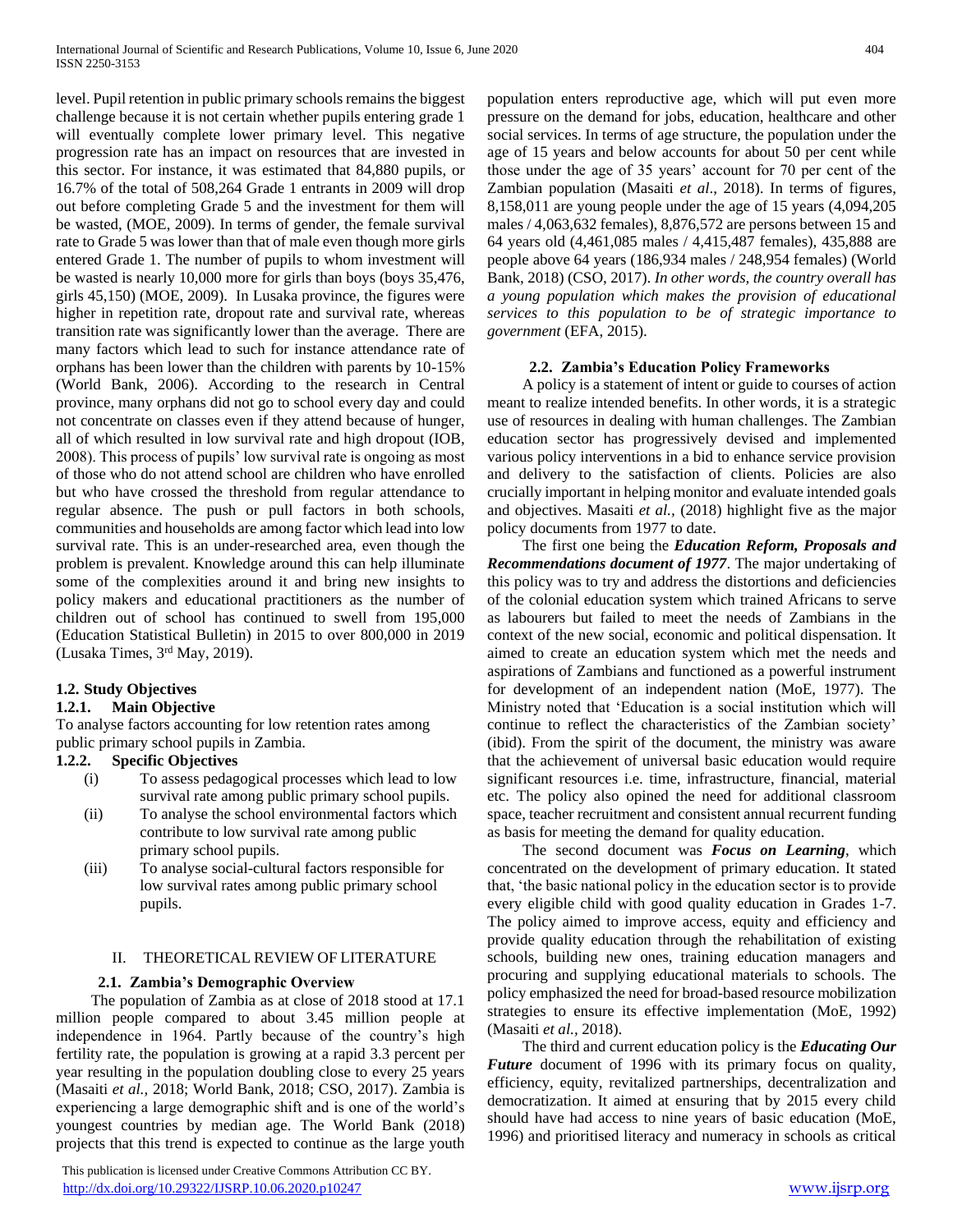to meeting the policy's blue prints. However, Masaiti *et al.,* (2018) regrettably state that this policy's effective implementation has met serious glitches as learner achievements are still very low. In a bid to ensure accessibility, affordability, equity, relevance and quality of education service provision to all eligible persons, the government of the Republic of Zambia enacted a **Universal Free Primary Education Policy** was envisioned to exponentially increase equity, affordability, quality, relevance and accessibility to education by all and promote socioeconomic well-being of all citizens, and to achieve a good quality of life for everyone (Phiri, 2015; GRZ, 2002; and Ministry of Education, 2003).

 In 2006, Zambia enacted a *Vision 2030* which envisions the country to be, "*a prosperous Middle-income Nation by 2030.*" This document was declared as reflecting the collective understanding, aspirations and determination of the Zambian people to be a prosperous middle-income nation and has been the accepted by successive governments to date as a standard of the country's progress, focus, actions etc. This document equally recognizes the central role of education in achieving its blue print objectives and gave strategic focus on what needed to be done in the education sector in the exodus to the 2030 promised land. It envisions among others, reduced pupil/book ratios, increased enrollment rates, reduced gender parity index etc.

 The foregoing indicated policy documents highlight the country's long and progressively engrained desire to provide localized and quality education as a formidable foundation to the country's socio economic development. As a matter of fact, the vision of the Ministry of General Education (MoGE) is to provide, "*Quality, Lifelong Education for all which is Accessible, Inclusive and Relevant to an Individual, National and Global Value Systems*" (MoGE, 2019). With the current policies tilting more towards accessibility, equity, efficiency and relevance, there is an equal emphasis on the need for sustainable financing, among others, in order to meet these education benchmarks. What is so clear in the current policy is that the learner achievements during the subsistence of this policy are very low, which claim constitute a fundamental indictment and requires investigation for root cause. While the policies, among others, purposed to ensure provision of basic education by 2015, the picture on the ground seems to suggest that the number of children out of school is on a steady increase from 2015 (which is the direct opposite) (ESB, 2015, and Lusaka Times, 3<sup>rd</sup> May, 2019).

# **2.3. Exploring Low Survival Rate Factors**

 Admittedly, there are mosaic factors which could be responsible for low retention rate among public primary school pupils but this study focuses on three broad categories, namely: pedagogical, environmental and social factors.

#### **2.3.1. Pedagogical Process Factors**

 Research by Scheerens (2000) and Verspoor (2003) suggest that in developing countries the influence of the school on pupil learning is more important than the effect of home and other external factors compared with developed countries. Changing pedagogic practices suggest the need for powerful school-based specialized development programmes as many teachers are unprepared or underprepared to teach and thus developmentally handicapped at the pre-service phase. Intervening at the school level and classroom level is seen as being crucial in raising the quality of primary education in Africa as ultimately educational quality is obtained through pedagogical processes in the classroom. This is achieved through the knowledge, skills, dispositions and commitments of the teachers in whose care pupils are entrusted (Craig et al., 1998; Anderson, 2002; Verspoor, 2003). Therefore, managing the quality of classroom interaction is seen as the single most important factor in improving the quality of teaching and learning, particularly in contexts where learning resources and teacher training are limited.

 For example, evidence from Botswana (Arthur et al, 1996), Kenya (Pontefract et al, 2005), Tanzania (Osaki and Agu, 2002); South Africa (Chick, 1996) and Nigeria (Onocha and Okpala, 1990), shows that teacher– pupil interaction often takes the form of lengthy recitations made up of teacher explanation and questions, mostly teacher driven pedagogy, which places pupils in a passive role and limits their learning to memorising facts and reciting them back to a teacher, and this appears to have had little impact on classroom practice (Anderson, 2002; O'Sullivan, 2004). This can be demotivating to pupils as the routine do not promote creativity and can add to low survival rate. Birdsall et al (2005) question the quality of schooling systems in low–performing countries, where the institutional and management challenges are 'significant'. They describe institutions with high teacher absenteeism; spending and investment which is unresponsive to local needs and preferences; a lack of accountability and incentives for performance. Hunt (2007) also describe the lack of accountability and monitoring mechanisms in some schools. Ghuman and Lloyd (2007) note how teachers once hired are difficult to fire, meaning performance and attendance are difficult to guarantee; and Hunt (2007) centers on a lack of monitoring of policy in practice. Such vices and poor service delivery at schools, such as teachers not being able to finish the syllabus, poor work culture where less attention is paid to academic development of pupils and low pupil teacher ratio where only a few pupils receive attention for their school work result in less morale of pupils towards academics. This can be a critical contributor to low survival rate as this hinders the pupils learning phase.

 In terms of human resources, research indicates that female teachers often have an important impact on schooling quality for female pupils (Colclough et al., 2000). However, the availability of female teachers in some countries is low, and particularly in the higher grades of schooling. For example, in (Colclough et al, 2000) research, some of the rural schools visited in Guinea and Ethiopia had no female teachers; this is not uncommon. Schools without, or with few, female teachers are often less attractive to parents/guardians on the grounds of security of female students and provides fewer role models to motivate female pupils towards continued attendance.

 School facilities, availability of resources, such as textbooks, desks, blackboards have been noted to influence survival rate (Brock & Cammish et al, 2000). The availability of (separate) sanitary facilities is important for female preservation, particularly as girls get older and start menstruation (Lafraniere, 2005). In research by Colclough, only 5 of the 11 schools visited in Ethiopia had latrines, and, of these, only one was separated for boys and girls. This affect the education attainment for the pupils and has been attributed to contribute to low survival rate observed in the primary level of education. As these are basic requirement in the school setup.

**2.3.2. School-Environment Factors**

 This publication is licensed under Creative Commons Attribution CC BY. <http://dx.doi.org/10.29322/IJSRP.10.06.2020.p10247> [www.ijsrp.org](http://ijsrp.org/)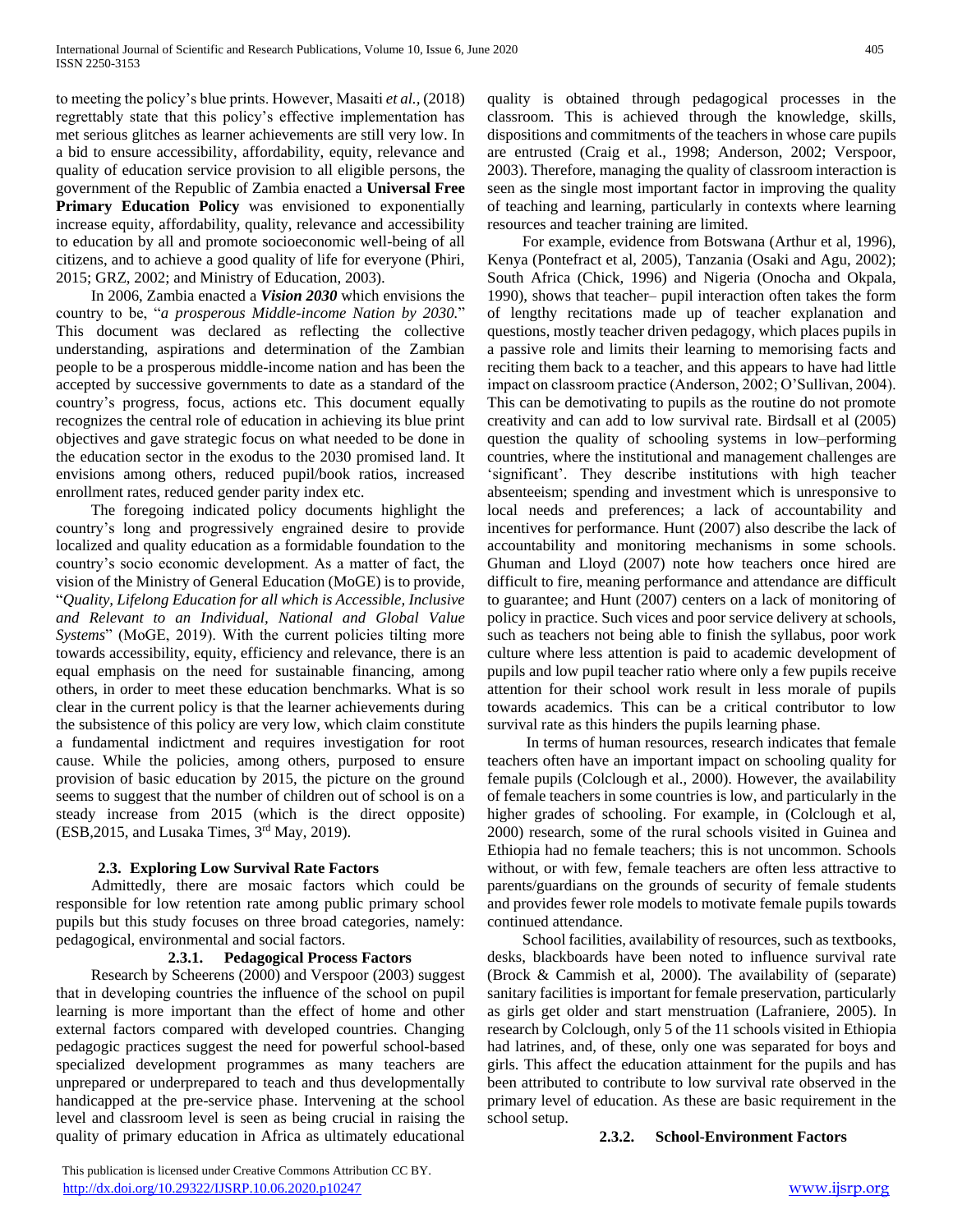Despite embracing free primary education as early as 2002, most of the countries have not achieved a hundred percent primary school child survival rate to the last grade. An example of the effect of policy changes on the completion rate is provided by Zambia's recent experience. In February 2002, the Ministry of Education announced free primary education which was reenforced in 2019. In addition, it began the process of expanding access to education in grades 8 and above. However, there were still factors that negatively affected the learning of the pupils in public primary school which can be attributed to the school environment. A study by Manzo (2006) revealed that the introduction of free primary education in some Sub-Sahara African countries led to an increase in enrolment such that classrooms in government primary schools were filled beyond normal capacity. Additionally, (Duncan et al, 2003) contend that, due to this rise in enrolment, the grants could not purchase critical resources needed for effective teaching and learning. Moreover, the grants were often and are still not released on time and are inadequate. As was further noted in another study, for many schools, the grants were still not sufficient enough to meet the overwhelming needs and several schools reacted by raising PTA fees at the upper basic school level (Grades 8and 9). Moreover, IOB (2008) asserts that, "the pupil teacher ratio increased from 49:1 between 2002 and 2003 to 57:1 in 2005" In some cases, there was congestion in classrooms with an average number of 77 pupils per class. The pupil book ratio rose to 18:1 and six pupils could share a desk and in extreme cases eleven children could use one desk (Chengo et al., 2005). Additionally, grants could not meet costs for utility services like water, electricity and security. To make matters worse, many schools were not decided on what type of fundraising ventures to embark on to raise additional funds. The pupil performance in numeracy and literacy was and is still poor with only 33% pass rate due to overcrowding. Such an education environment is attributed to low survival rate as some pupils will abscond classes due to their reasoning that they will not find enough desk to seat on at school and the hash classroom environment would bleed conflict as each pupil would seek attention which the teacher is sufficiently unable to provide.

 Clean environment leads to a sound mind, with budgetary constraints and inadequate infrastructures such as toilets and clean water in universal primary schools; one wonders whether with limited budget, schools can have adequate facilities to make conducive learning environment for the pupils, Lucie Galimak, (2008). In similar studies in Uganda, in 2000, only 8% of all universal primary schools had sufficient latrines for the pupils, and only one third of these schools had separate latrines for girls. This implies that 92% of all schools suffered from lack of latrines and two thirds had no separate toilets for boys and girls. This has a negative effect on the children's survival in schools as many of them drop out of schools due to sanitation related sickness, Lucie Galimak, (2008).

 A study by World Bank, (2006) stipulates that some of the contributing factors to the poor performance and absenteeism at primary level were: delayed disbursement of funds, inadequate teaching and learning materials and desks, reduced pupil teacher contact time, inadequate funding for bursary support to meet ever increasing demand due to increase in the number of orphans and vulnerable children and continued existence of classroom congestion due to limited infrastructure and this has continued to

 This publication is licensed under Creative Commons Attribution CC BY. <http://dx.doi.org/10.29322/IJSRP.10.06.2020.p10247> [www.ijsrp.org](http://ijsrp.org/)

compromise the quality of education, leading to poor quality being seen as a major challenge. According to Orlosky (1984), adequacy of finance and its effective management determines the way the school is managed and whether or not the school will meet its objectives. If finances from the government are not adequate, then the schools are not able to procure all the necessary goods and services needed to meet their objectives (Mobela, 2016) for a conducive learning environment.

 The government through education policies has been trying to address the challenge by providing school facilities, improving school infrastructures, supplying test and reference books and allocation of teacher. Despite this effort of the government actually what teachers do in their schools and classrooms depends on how teachers perceive and respond to their working environment. In a research conducted by Lucie Galimak, (2008), noted that education's content and teaching method should be relevant and responsive to different circumstances and needs of children. Teaching techniques, learning methods and materials need to be child centered and appropriate for children. In addition, teacher's capacity, morale, commitment, status, income and recognition to child right should be ensured (Theis, 2004). With regard to most schools, this has been more of a myth than a reality because schools are associated with threats such as, hunger, corporal punishments, violence and insecurity of which they are more pronounced in war areas, as a result, there is low survival rate as children dropout of school since their security is not guaranteed (Tomasevski, 1999).

#### **2.3.3. Socio-economic Factors**

 Social factors which have contributed to this include household income as schooling potentially incurs a range of costs, both upfront and hidden. Household income is linked to a range of factors: when children start school, how often they attend, whether they must temporarily withdraw and when and if they will stop schooling (Croft, 2002). Porteus et al. (2000), whilst describing exclusions rather than whether the child will survive as per se, paint poverty as 'the most common primary and contributory reason for students to be out of school' and Hunter and May (2003) call poverty, 'a plausible explanation of school disruption'. For example, Brown and Park's research in rural China (2002) saw 'poor and credit constrained children' three times more likely than other children not to complete primary school. If income levels are low, children may be called on to supplement the household's income, either through wage-earning employment themselves or taking on additional tasks to free up other household members for work. This is more apparent as children get older and the opportunity cost of their time increases. In Boyle et al, (2002) research in some areas of Uganda and Zambia, the inability to pay school fees meant children withdrawing from school for periods of time, however temporarily. Also the fact that universal primary education removed only school fees and PTA charges and left intact other costs such as: exercise books, pens, pencils, uniforms, clothing, lunch, building funds and labour for classroom construction to be met by the parents (MFPED, 2002), it may explain the low levels of accessibility and survival rate in primary schools.

 However, what is not assured is whether most children will be able to able to attend school uninterrupted – not merely because of ill health but also because they may need to work, and the existing school does not motivate them or their parents to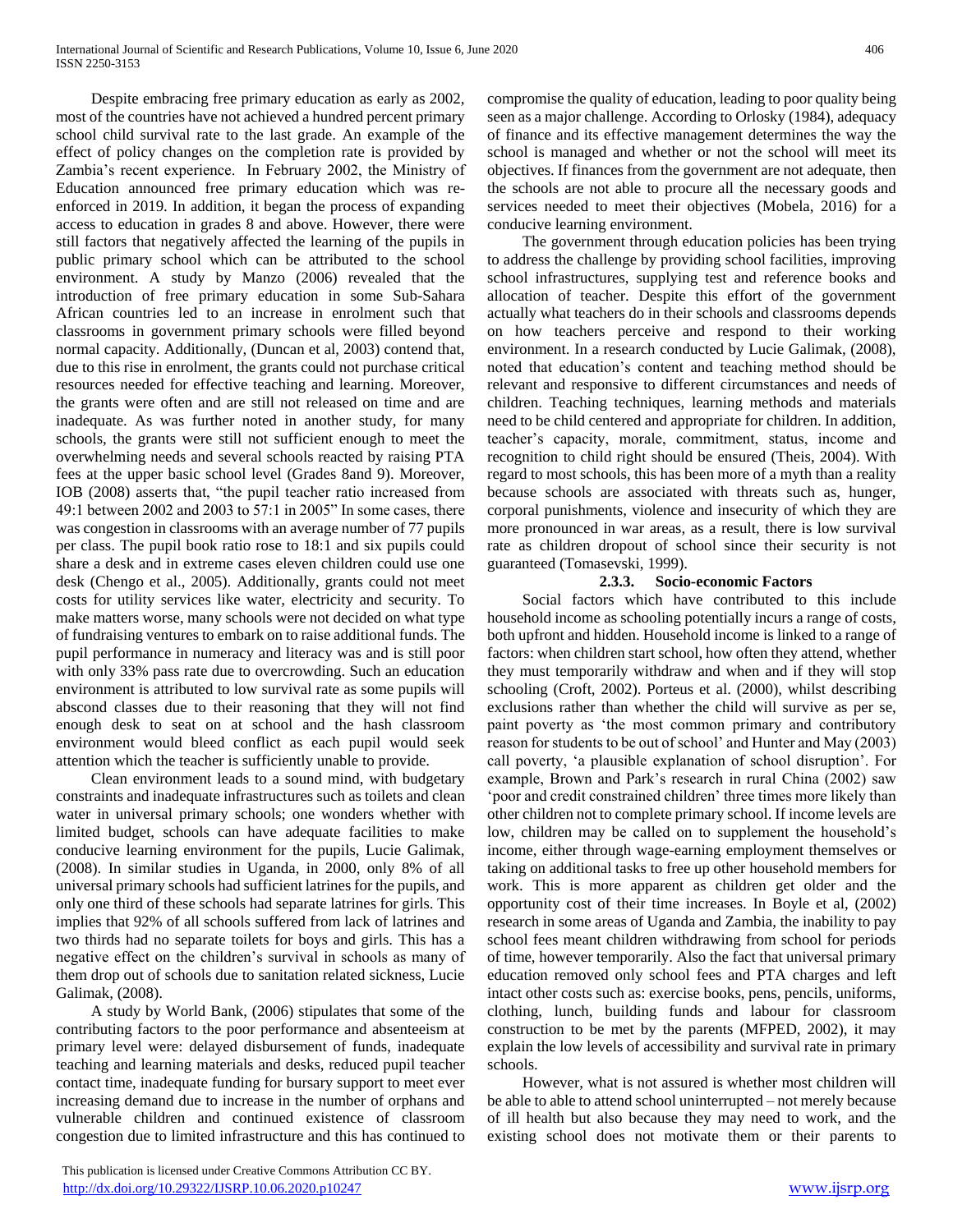attend/send them to school. Attendance is erratic and chronic absenteeism often the norm – especially for older boys and girls. In other instances, both boys and girls also work before and after school, engaging in a wide range of chores – domestic work, sibling care, and filling water, (Vimala, 2008).

 Community participation is one of the more misused and misunderstood words in the development literature. Therefore, at the outset, it is important to define community participation in the specific context of primary education – referring to those parents whose children are enrolled in government schools or those who are participating from the margins (Vimala, 2008). In the specific context of government school's community participation should ideally involve people who have little or no access to basic education but have a greater stake in the school. However, these are the very people who are the most difficult to reach out to. The poorest are caught up in the daily battle for survival. From their perspective, education that does not lead to any tangible or intangible gain can be dismissed as being irrelevant. If children are found in a community that views education with such lenses, there survival at primary level is compromised as they lack motivation or pushing parents or community member to ensure they stay in school.

 *Child labor* create pressure on a child's time, for example, children who combine work with school, depending on the nature and volume of work, can have erratic school attendance, regular school absences (Croft, et al, 2002) or increased instances of lateness. Children living in slum areas or without permanent residence may move frequently, often leaving school as a result (Chitnis & Suvan, 2004). A full-time work schedule paired with primary education for a ten-year old pupil cannot be sustainable, nor can it be adequate preparation for successful passage of examinations and transition to secondary school. The burden of labour placed on pupils must be defrayed to enable pupils to pursue an unhindered course of primary education.

 The community is aware of the need for educating their children yet the children are burdened with work before and after school, during holidays and vacations – both household/domestic and sibling care related chores as well as work outside the home or in homebased occupations. This obviously directly impacts on the learning abilities of children – especially when they put in long hours every day. Most children in poor households do not get time to revise / read their books – especially girls who are higher up in the birth order. Given the nutritional status of poorest children, energy levels are low and impact upon children's ability to concentrate in school. The impact of working and yet attending school needs to be examined with reference to its impact on learning outcomes.

 Whilst being *orphaned* is often linked to an increased likelihood of childhood poverty, this is dependent on the household context and who then becomes the child's care. Orphan hood often exacerbates financial constraints for poorer households and increases the demands for child labor, (Bennell et al. 2005) and less opportunity to continue with education demands.

 Research also indicates that school-aged children who suffer from *protein-energy malnutrition*, hunger, or who lack certain micronutrients in their diet do not have the same potential for learning as healthy and well-nourished children (Pridmore, 2007). Studies suggest that these children attend school less frequently, are more likely to repeat grades, drop out early and fail to learn

 This publication is licensed under Creative Commons Attribution CC BY. <http://dx.doi.org/10.29322/IJSRP.10.06.2020.p10247> [www.ijsrp.org](http://ijsrp.org/)

adequately due to poor levels of attention, low motivation and poor cognitive function (Pridmore, 2007). Hence the problem of low survival rate needs to be addressed so that the policy makers can find ways of combating the issue for both proper use of invested resources in education and for social development.

#### **2.4. Theoretical Underpinning**

 Low survival rate is viewed generally as the possibility of a newly entrant pupil in grade one to survive primary school-age especially up to grade 5. The factors which lead to the survival are associated with the school life that a pupil goes through especially that he or she is at a dependant level and the decisions are being made on their life. If the people responsible for the child's education are unable to identify factors that affect the pupil's academic up bring, there can be a misunderstanding as to why the child switches from being interested in education or the poor performance as a result. Theoretically, the child's cognitive development is at its tender stage and the decisions that he or she makes will depend heavily on the current situations being encountered. The study is anchored upon the human capital theory, which stresses according to a study conducted by Mobela Carlos, on impact of free primary education, and holds that the well-being of a society is a function not only of the traditional stocks of financial capital, labour and natural resources but also of the knowledge and skills of individuals (Mobela, 2016). This theory predicts that increased knowledge and skill will yield improved economic outcomes for both individuals and societies, especially in modern societies, where it is widely held that knowledge and skill convey a greater economic and social premium than in the past. It is from this theory that if low survival rate in primary school pupils is prevalent, this will impact the education sector negatively and the resources invested will not yield the expected outcome just as is in a company, the capital invested in the production is expected to yield returns. This theory was also used by authors such as Adams Smith (1776) and Alfred Marshall (1890), who concluded that 'a man educated at the expense of much labour and time may be compared to one of those expensive machines and the work he learns to perform should repay him the whole expense of his education, and also the time and money spent on education builds human capital hence one should be able to estimate the rate of return on such investment, in a way similar to investment in physical capital (Mincer et al 1958). By tackling these factors, the pupils at a primary level will be able to crossover to secondary level and their invested resources benefiting both the child and the nation at large. Economic analysis has consistently shown that investment in education brings higher rate of return than investment in physical capital (Woube, 2003). Changes in the education arrangement of any country must give due attention to the efficiency and effectiveness of primary education. "The progression of pupils from admission" in the beginning year of their study "until their successful completion" of the cycle of education (primary or secondary) reflects the degree of efficiency in that level of education (UNESCO, 1983). It is therefore important to note that education is the driving force behind any strong economy and a prerequisite for social and economic growth. It creates opportunities and provides societies with a better educated and skilled workforce which is necessary for stimulating development (Govender and Steven 2004). Hence there should be high completion level at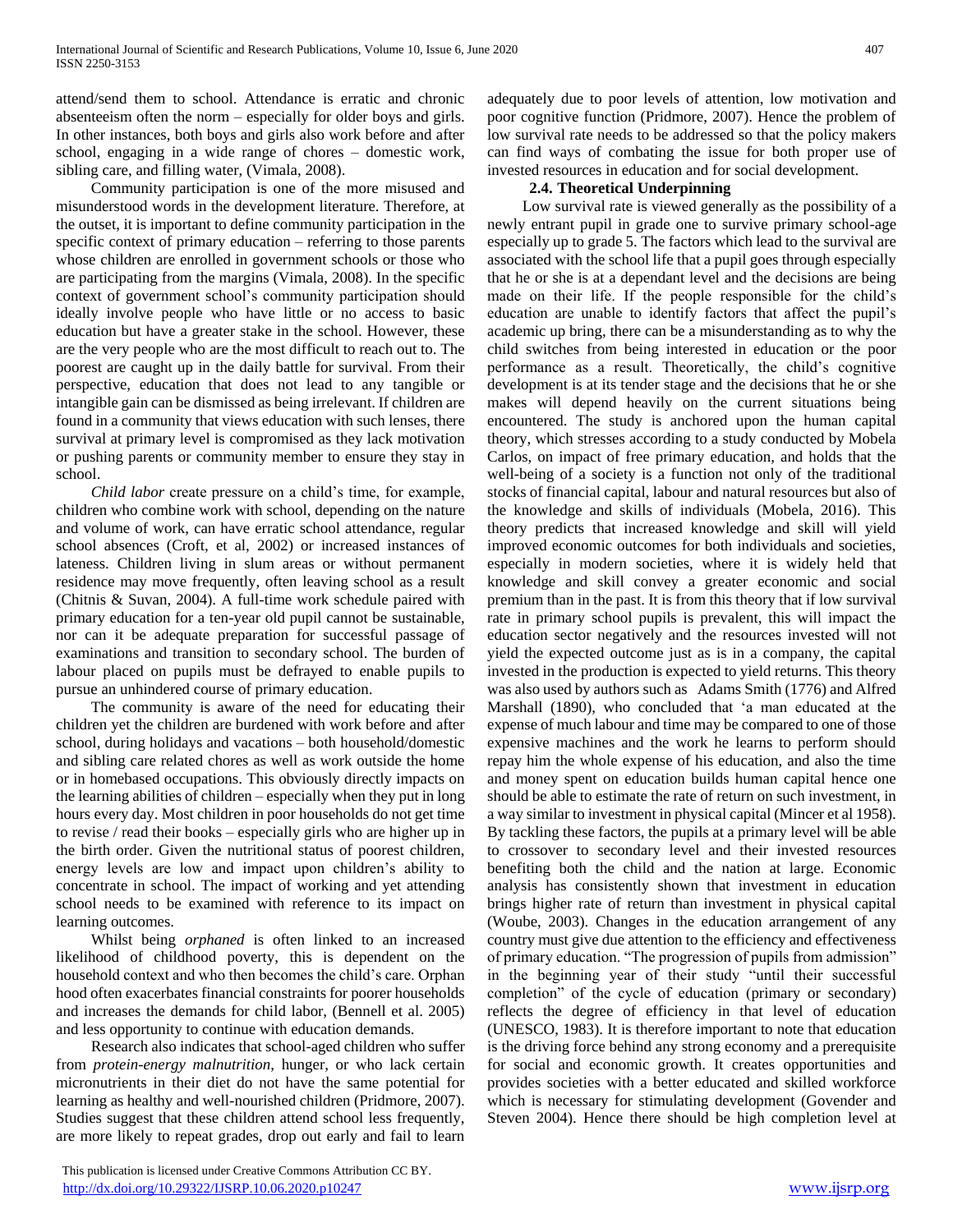primary level so that every citizen gains a chance to basic literacy such as writing, reading and arithmetic's for a better society.

#### **2.5. Conceptual Framework**

 Accordingly, conceptual framework is a set of broad ideas and principles taken from the relevant field of enquiry and used to structure a subsequent presentation (Kombo and Tromp 2006). In the ideal situation, all students admitted in the beginning grade of the education level will reach the second grades in the following academic year and continue until they complete that level of education. But in reality "an alarming phenomenon in education", wastage (drop-out and repetition) obstructs this "ideal scheme" (UNESCO, 1983). If all the pupils enrolled at entrant would complete primary level, it would bring about productivity and economic wellbeing of the citizens. However, this ideal situation

*Independent Variables Dependent Variable*



**Figure 1:** Conceptual Framework **Source**: Author's Construction (2020)

#### III. METHODOLOGY

 This was a forerunner paper (concept paper) developed prior to commissioning of the main study. Therefore, it utilized an analytical desk review as methodological paradigm to ascertain data sets envisioned in set objectives while professional analysis was the anchor of analytical frame for determination of review outcomes.

#### IV. RESULTS

# **Abridged Zambia's Education Sector Status – Quantitative**

 According to the 2016 statistics, Zambia has 9,636 schools (primary and secondary). Out of 9,636 schools, 91% (8,804) are primary while 9% (832) are secondary schools. A total of 4,018,064 leaners were enrolled in 2015, representing a gross enrollment rate of 120.8% at primary and 45.4% at secondary levels. The efficiency and equity indicators suggest the need for further strengthening of the general education system, especially the low quality indicators that show low completion rates, low survival rate, low gender parity index, low pupil-book ratio and very low contact hours. Besides, over 250,000.00 pupils were out of school in 2016 (Zambia Education Bulletin, 2016). Furthermore, wide disparities exist between population strata, as well as between urban and rural areas, particularly in education. Despite the improvements made in education, huge challenges remain in terms of education quality, relevance, internal efficiency, and equity, as well as in the effectiveness and efficiency of educational service delivery. For example, notwithstanding the progress made towards UPE, an estimated

 This publication is licensed under Creative Commons Attribution CC BY. <http://dx.doi.org/10.29322/IJSRP.10.06.2020.p10247> [www.ijsrp.org](http://ijsrp.org/)

is unattainable especially in most developing countries, Zambia inclusive, because of the resource constraint that most face. This study conceptualises the prevalent factors as being lack of finances to build enough educational infrastructure that are basic needs, lack of proper curriculum developments that ensures efficiency and effective learning structure and social economic factors that young learners go through. In a nutshell, this study centres mainly on the low survival rate and the factors that lead to this which are basically classified as pedagogical processes, school environmental factors as well as social factors. These factors when studied will be able to demonstrate that the pupils inability to complete primary level can be attributed to such factors and that there is also a relationship among these factors (variables) and the low survival rate of public primary school pupils.

195,582 Zambian children were out of school in 2015 (World Bank, 2015). Furthermore, the transition rate to upper secondary education has fallen steeply, from 50 per cent in 2007 to 37 per cent in 2014. The dropout rates are significantly higher for orphans and vulnerable children (OVCs), students from poorer families, and those attending schools in rural areas (Educating our Future, 2016). ZANEC (2018) states that the number of children out school has now soared to over 762,000.00 in 2018 implying that the country (752,614km<sup>2</sup>) has at least a child out of school per kilometer radius, which is unprecedented. As at 2019, the number of children out of school (COOS) increased to over 800,000 according to government statistics (Lusaka Times, 3rd May 2019). The foregoing paragraphs paint a troubled situation in the education sector seemingly compounded by a number of factors. What is coming out critically is the fact that while government is making frantic efforts to improve service provision in the sector, the corresponding commensurate impact is almost non-existent as partly epitomised by the upward surging number of children out of school i.e. from 195,000 in 2015 to over 800,000 in 2019 thereby requiring necessity to probe the factors responsible for such phenomena.

#### **2.6. Factors Accounting for Low Survival Rate among Public Primary School Pupils**

 Low survival rate is viewed generally as the possibility of a newly entrant pupil in grade one to survive primary school years. The factors which lead to these are associated with the school life that a pupil goes through especially that he or she is at a dependant level and the decisions are being made on their life. If the people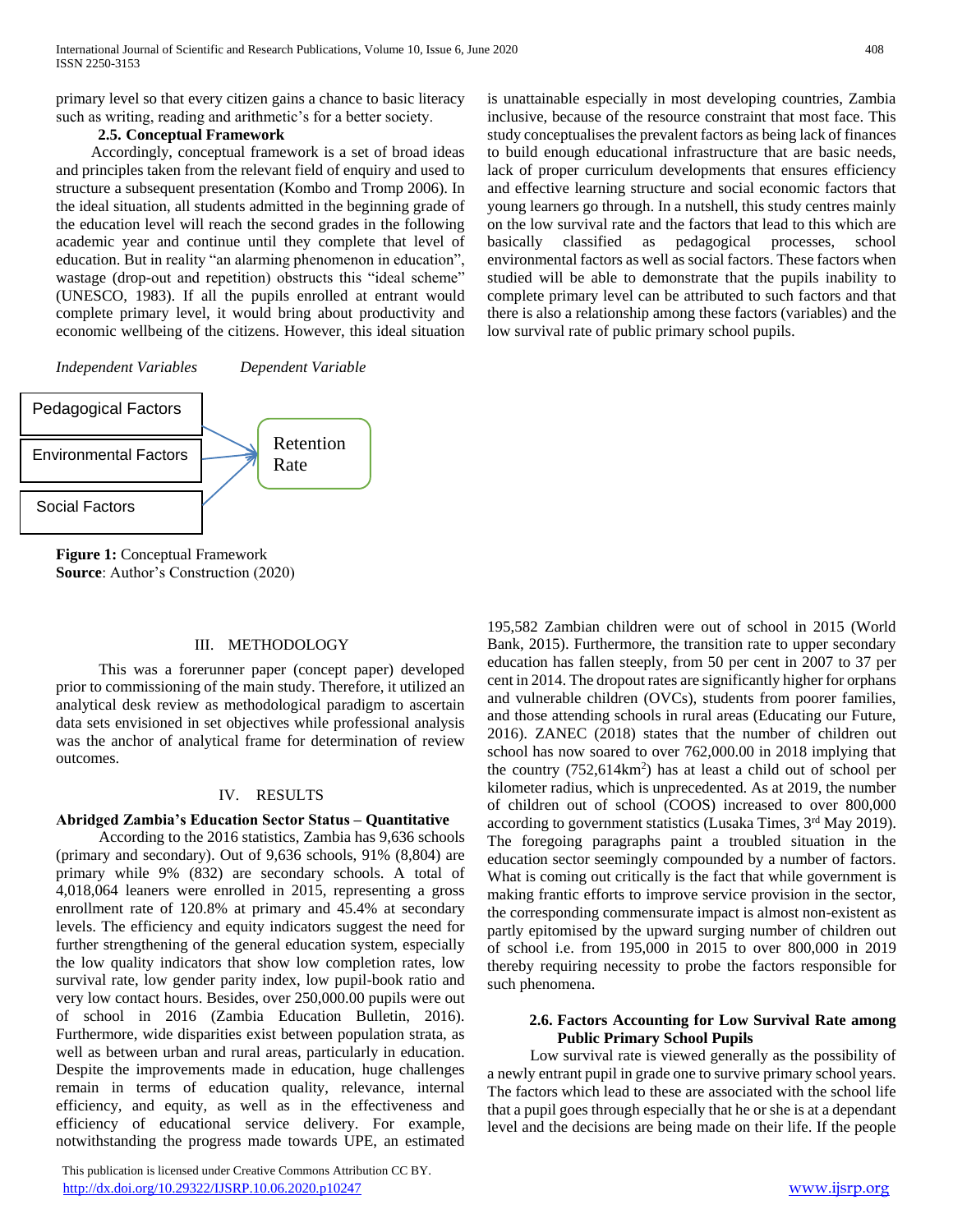responsible for the child's education are unable to identify factors that affect the pupils' academic upbringing, there can be a misunderstanding as to why the child switches from being interested in education or the poor performance as a result. The factors under focus in this regard are pedagogical, environmental and socio economic within the spheres of the children's academic radar at this lower stage and these are enlisted hereunder:

## **2.6.1. Pedagogical Processes**

 Research by Scheerens (2000) and Verspoor (2003) suggests that in developing countries the influence of the school on pupil learning is more important than the effect of home and other external factors compared with developed countries. Changing pedagogic practices suggests the need for powerful school-based specialized development programmes as many teachers are *unprepared or underprepared* to teach and thus developmentally handicapped at the pre-service phase. In the QSQS Report (2015) by World Bank in Zambia, it came to light that a number of teachers were not qualified to teach their respective classes. About 22% of grade 5 school teachers have GCE or lower degree qualifications. On average, rural teachers have lower qualifications than urban teachers. In Eastern and Muchinga provinces, approximately 40 percent of teachers have GCE or lower education levels, which is a recipe for poor pedagogical process competence and therefore learner outcomes. As a proof of this qualification misnomer, teachers were tested in 2014 using the same examination questions that were put to their students. Grade 5 teachers scored over 90 percent for Mathematics, English and Life Skills (World Bank, QSQS 2015). The study also established that teacher qualification has little correlation with subject knowledge**.** At the primary level (grade 5), there is no difference in subject knowledge between teachers with certificate and those with diploma or higher. Only in Mathematics do teachers with GCE or lower degree score lower for subject knowledge although the difference is not statistically significant (ibid).

# **2.6.2. School Environment**

 School environment is of utmost importance in determining the continuity of a new entrant pupil. It has to do with various input factors which aid and motivate the learner to keep in school. According to Hapompwe et al. (2020), some notable factors responsible for the low learner performance have been identified as inadequate trained teachers especially in Science and Mathematics; inadequate teaching and learning materials for the new curriculum; low teacher motivation and absenteeism; high pupil teacher ratios; ineffective school management and supervision; poor administration of the transfer policy for teachers; and inadequate funding at school level. More importantly, the process of recruiting teachers in public schools is less stringent since it does not involve any interviews unlike is the case with other public service employees. Thus, even less competent teachers ultimately end up being employed due to poor selection processes that are prone to corruption and nepotism.

 Authentically, according to the 2015 Educational Statistical Bulletin, the pupil/book ratios for both English and Mathematics was at **4:1** in 2015. While the book ratios for Zambian Languages and Life Skills was **5:1** and **7:1** respectively. The figures show that there is little or in some cases, no difference at all in the pupil-to

 This publication is licensed under Creative Commons Attribution CC BY. <http://dx.doi.org/10.29322/IJSRP.10.06.2020.p10247> [www.ijsrp.org](http://ijsrp.org/)

textbook ratios between urban and rural based primary schools. Latest statistics indicate that five primary school students share less than 1 textbook for each subject (1 for Mathematics, 0.9 for English, and 0.9 for Science) and 5 secondary school students share between 1 and 1.5 textbooks depending on the subject (1.0 for Math, 1.7 for English, and 1 for Science) (World Bank, QSQS, 2015). Additionally, the 2015 figures from the Educational Statistical Bulletin show that learners in Grades 1-4 spend 3.9 hours in the classroom, while learners in Grades 5-7 spend 5.3 hours per day which are way too low. Schooling hours per student are much more affected by the school's location—urban or rural. Worse still, this contact time is based on the scheduled learning hours on the official school calendar and therefore does not include time lost as a result of premature school closures, learner or teacher absenteeism, examination period closures or time allocated to sporting activities (ESB, 2015; World Bank, 2015).

## **2.1.1. Socio economic Factors**

 According to UNICEF, out of the 500,000 children who were out of school in 2014, the majority were from poor families. Rural children are again much more likely to be out-of-school with almost a quarter (23 per cent) of primary age children not in school compared to only 9 per cent in urban areas. Differences are even more marked among socio-economic groups with out of school rates of 26.9 per cent among primary school age children from the poorest families compared to only 4.3 per cent among children from the richest families. Children in Eastern, Luapula, and Western provinces are particularly disadvantaged, especially the girls in Luapula and the boys in Western with out-of-school levels of 28.7 per cent and 31.4 per cent respectively. The national average for the entire age group is 18.3 per cent but this masks the fact that nearly a half of all 7 year olds and a quarter of all 8 year olds are out-of-school, suggesting a large and widespread problem with late entry (UNICEF, 2014).

 It should be stated that the poverty levels in Zambia a so high that they affect children's ability to continue with school owing to hunger, malnutrition, lack of school fees i.e. user fees etc. In 2010, the moderate poverty rate in rural areas was 74 percent, more than double the urban poverty rate of 35 percent. Because roughly two-thirds of the population lives in rural areas, the countryside is home to 80 percent of Zambia's poor. Rural poverty is also far more severe: almost 90 percent of Zambians living below the extreme poverty line are concentrated in rural areas. This is largely an effect of uneven income growth in the urban and rural economies. Rising incomes have been densely concentrated among a relatively small segment of the urban workforce, while high urban unemployment rates effectively block the rural labor force from participating in the country's more dynamic economic sectors (World Bank, 2012). In absolute terms, 5.1 million Zambians were living in extreme poverty, with 7.9 million in moderate poverty in 2010, indicating still a significant size of population under poverty. Among other factors prohibiting effective progression of children with school include child labor, state of being parented, segregation of roles between boys and girls etc. (UNICEF, 2014). The lop-sided aspect of it all is the fact that even siblings of these children who could be of help in their education are trapped in unemployment cycle. According to the World Bank Report (2015) in Zambia, the youth, aged between 15 and 24, account for more than 40 percent of the total population,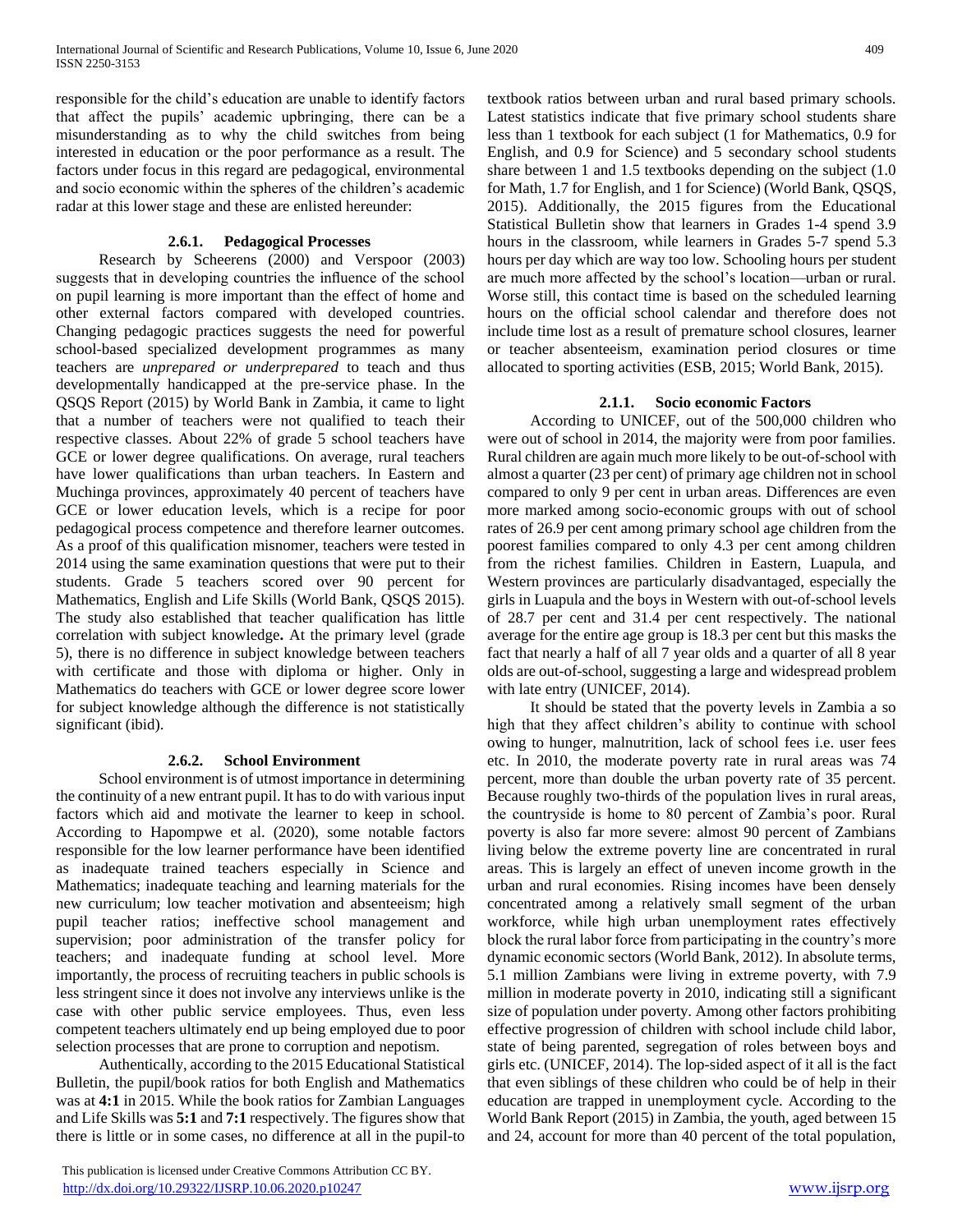representing a youth bulge, which may be translated into a demographic dividend if complemented by economic and social opportunities for the youth. While the youth constitute 30 percent of the total labor force, their unemployment rate is more than 15 percent, which is almost twice as high as the average unemployment rate of 7.9 percent. This means that of the unemployed population of 459,132, almost 60 percent are the youth aged between 15 and 24 (Zambia Central Statistical Office, 2013). One of the reasons for the high level of youth unemployment is that the youth tend to lack the skills, competences and attributes required by the labor market (Koyi, Masumbu, & Halwampa, 2012).

 It should be stated that the Government through the Ministry of General Education with co-operating partners has had measures to ameliorate or demystify the impact of poverty on learners' academic progression especially at primary school level. Among the prominent measures were the declaration of free primary education meant to remove the barrier of accessibility and affordability. Besides, government initiated feeding programmes and social welfare sponsorship packages for orphans and vulnerable children across the country. However, empirical evidence in Hapompwe et al. (2020b) study in Lusaka indicates that government's education financing to the education sector has been on a steady downward declension from 2015's 20.2% to 2019's 12.2% of national budget against UNESCO's 20% threshold, ostensibly implying inadequacy in resources to meet the above education necessities for smooth operationalization of the sector and subsector alike. The study further unearthed government's inadequacies and inconsistencies in grant disbursement to schools thereby leaving no financial resources to sustain the operation of public primary schools which solely depend on government financing for all termly expenditure. In the other study by Hapompwe et al. (2020c) which analysed threats to the sustainability of Free Primary Education, it was established that withdrawal of donors' education financing, population upswing against static education expansion, economic recession and financial mismanagement were key driving forces to the poor quality education currently prevalent in the sector and subsector alike.

## V. DISCUSSION

 The previous sections have provided global and local literature with regard to the factors affecting low survival rate among public primary school pupils. This section will further provide some analytical insights on the phenomena.

 Pedagogically, literature evidence from the Zambian context has settled the existence of unqualified teachers who are teaching in these public schools as per World Bank 2015's Report. This report also corroborates with the Teaching Council of Zambia (TCZ) 2017 Report in which 498 teachers (391 from public and 107 private schools) were found with forged certificates and the council lamented that these teachers were causing collateral damage to the learners (The Mast Newspaper, 5<sup>th</sup> September 2017). Pedagogy is the ability of a teacher to effectively engage or interact with his or her learners in a skilled, competent and knowledgeable manner. This is the process which requires professional proficiency psychologically, philosophically and sociologically in order to effectively aid the children's cognitive development in a beneficial and motivational manner. As this is a

 This publication is licensed under Creative Commons Attribution CC BY. <http://dx.doi.org/10.29322/IJSRP.10.06.2020.p10247> [www.ijsrp.org](http://ijsrp.org/)

delicate process, there is no way a non-trained teacher can carry out such a mandate without negative repercussions on the learners they he/she would generally be devoid of professional passion to meet learners' dynamic needs.

 Closely related to the foregoing is the aspect of school environment. The teacher's professional training requires necessary input tools to enable them execute their duties professionally and competently. The World Bank QSQS Report (2015) indicates unfortunately that in the survey of 268 schools on text-book utilization, it was discovered that 84% of teachers used text books while only 8% of learners used text books, which displays a huge pupil/text book ratio. The study also discovered high absenteeism rates among teachers, high pupil/ teacher ratios, highly congested classrooms. This study's findings also corroborate with Hapompwe et al.'s (2020c) study in Lusaka which found some classes having over 80 pupils per teacher; shared sessions (fewer contact hours); poor sanitary facilities and 3 pupils per double seater desk. These factors cannot motivate children to persevere with learning as it is debilitating and hellish. The school environment should be a haven of rest for these learners some of whom are from broken homes.

 On the other hand, malnutrition, child labour and poverty as socio economic factors need to be critically addressed if the sector is to sustain its blue print of providing quality education to all. Of course the challenge now has been the overall poor performing economy which has thrown most families into abject poverty with high inability to provide basic needs for their homes. The levels of unemployment in Zambia are alarmingly very high to the extent that production and productivity is thwarted among the majority citizens. With this poor performing economy or as government's misprioritization of the education sector, the education financing for the past six years on the roll has been declining from 2015's 20.2% to 2020's 12.2% which corresponds with the number of children out of school at 195,000 in 2015 to over 800,000 in 2019. This is a sign that the underfinancing to the sector has corresponding negative impact on the subsector service delivery. As a matter of fact, there is evidence of government imposing austerity measures including in the education sector in which infrastructural investments have been thwarted due to debt servicing and poor performing economy. This has implied reduced classrooms against the 700,000 child birth annually (Masaiti et al. 2018). There is also evidence of grants erraticism and inadequacy coupled with inconsistency in provision of OVCs sponsorship and funds for feeding programmes, which has further compounded the situation of children from poor households. Absence of infrastructural investments means that children have to cover longer distances to schools, with hunger and therefore malnourished which directly works against their cognitive development and greatly demotivates them.

#### VI. CONCLUSION

 The equitable supply of trained teachers along with physical input factors in public primary schools is of paramount importance to maintaining a higher survival rate among public primary schools. This should be augmented by an enhanced and improved parents' economy through government's deliberate efforts to ensure a conducive and supportive environment for children's quality education sustainability. Without a cautious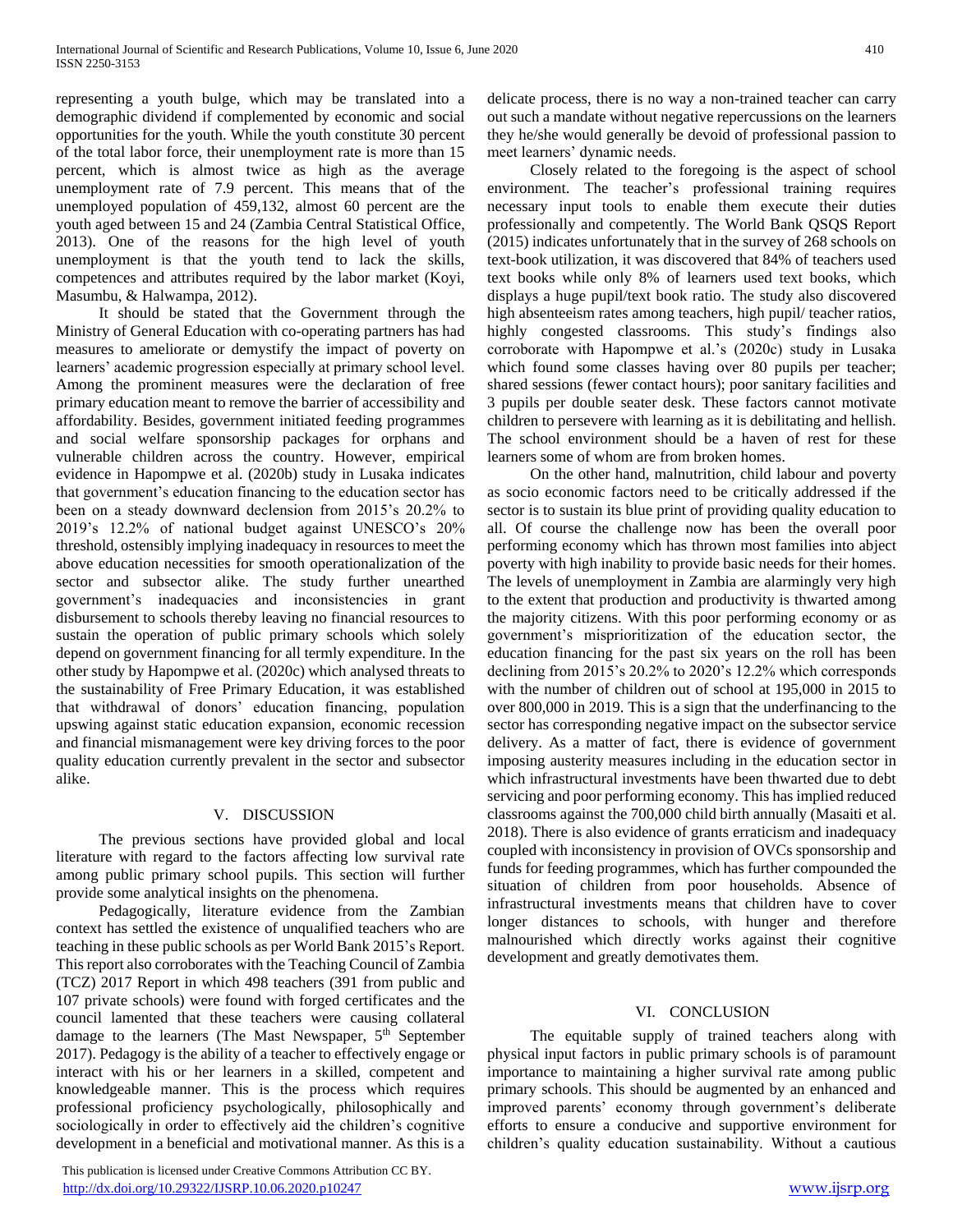International Journal of Scientific and Research Publications, Volume 10, Issue 6, June 2020 411 ISSN 2250-3153

policy intervention in which should include revitalised education financing to the threshold, inclusive education quality will remain a pipeline dream.

#### **REFERENCES**

- [1] Anderson, A., Hamilton, R. & Hattie, J. (2004). Classroom Climate and Motivated Behavior in Secondary Schools. Learning Environments Research, 7: 211-225.
- Andrews, J. (2011). Educational Dialogues: Understanding and promoting productive interaction. International Journal of Lifelong Education, 30(6): 831-832.
- [3] Arter, J. & Stiggins, R. (2005). Formative assessment as assessment FOR learning. National Council on Measurement in Education Newsletter, 13(3): 4–5.
- [4] Barber, M. (1996). The Learning Game: Arguments for an Education Revolution. London: Gollancz Cassell Group.
- [5] Barber, M. (2007). Instruction to Deliver: Tony Blair, Public Services and the Challenge of Achieving Targets. London: Politico's.
- [6] Cameron, Laurie (2005). Primary Completion Rates. Technical Paper WP-09-01. Education Policy and Data Centre, Washington, D.C :(FHI 360).
- [7] Central Statistical office. (2017). Census of Housing and Infrastructure. Lusaka: CSO.
- [8] Colclogh, C. and Lewin, K.M.(1993), Educating All the Children: Strategies for Primary Schooling in the South, Oxford: Clarendon Press.
- [9] Davison, J. (1993). School Attainment and Gender: Attitudes of Kenya and Malawian Parents towards Educating Girls; International Journal of Educational Development,
- [10] Graham Brown, S. (1991). Education in developing world: Conflict and Crisis. London Longman INC.
- [11] Educating Our Future (1996) Revised in 2016. National Policy on Education. Lusaka: MoGE
- [12] Education Sector Bulletin (ESB) (2017). Ministry of General Education (MoGE), Lusaka.
- [13] Education Sector Bulletin (ESB) (2016). Ministry of General Education (MoGE), Lusaka.
- [14] Education Sector Bulletin (ESB) (2015). Ministry of General Education (MoGE), Lusaka.
- [15] Hapompwe, C. C., Karim, A. M., Kambikambi, T. T. & Milimo, V. (2020a). Assessment of Factors Accounting for Low Learner Outcomes in Core Subjects Among 5th and 9th Graders in Zambia's Public Schools. African Journal of Education and Practice,  $6(1)$ ,  $1 - 18$ .
- [16] Hapompwe, C.C. and Kambikambi, T.T. (2020b). Sustainability of Universal Free Primary Education Amidst Declining Education Financing. African Journal of Education and Practice. ISSN 2519-0296 (online) Vol.6, Issue 2. No.5. pp 62 – 78.
- [17] Hapompwe, C. C., Karim, A. M. & Kambikambi, T. T. (2020c). An Empirical Evaluation of Public Secondary Schools' Education Financing and Its Impact on Service Quality in Lusaka, Zambia. African Journal of Education and Practice,  $6(2)$ ,  $13 - 32$ .
- [18] Kotwal, N. & Rani, S. (2007). Causes of School Dropouts among Rural Girls in Kathua District. Journal of Human Ecology, 22(1): 57-59. [Online] Available: http://w.krepublishers.com/...2007...2007...Kotwal-N/JHE-2 2-1- 057-07...
- [19] Lusaka Times Newspaper; Education Sector Has Not Received any Funding for 2018 as at 17th July, 2018. Lusaka: Zambia.
- [20] Lusaka Times Newspaper; Number of Children out of School Rise to 800,000; 3rd May, 2019. Lusaka: Zambia.
- [21] Mandina, S. (2013). School Based Factors and the Dropout Phenomenon: A Study of Zhomba Cluster Secondary Schools in Gokwe District of Zimbabwe. Journal of Educational and Social Research Vol. 3 (1), 51-60.
- [22] Mbita EMIS (2012). Annual Educational Assessment and Evaluation Reports. Unpublished.
- [23] Maton, K. & Moore, R. (2010). Social Realism, Knowledge and the Sociology of Education: Coalitions of the Mind. London: Routledge.
- [24] Matthews, B. and Ross, L. (2010). Research Methods: A practical Guide for the Social Sciences. Edinburgh Gate: Pearson Education Ltd.

 This publication is licensed under Creative Commons Attribution CC BY. <http://dx.doi.org/10.29322/IJSRP.10.06.2020.p10247> [www.ijsrp.org](http://ijsrp.org/)

- [25] Maxcy, S. J. (2003). Pragmatic threads in mixed methods research in the social sciences: The search for multiple modes of inquiry and the end of the philosophy of formalism. Handbook of mixed methods in social and behavioural research, 51-89.
- [26] Maxwell, L. E. (2007). Competency in childcare settings: The role of the physical environment. Environment and Behaviour, 39(2), 229-245
- [27] Masaiti, G. (ed.) (2018). Education in Zambia at Fifty Years of Independence and Beyond. Lusaka: UNZA Press.
- [28] Ministry of Education (2003). Strategic Plan 2003-2007. Lusaka: Ministry of Education HQ.
- [29] Ministry of Education. (1992). Focus on Learning. Lusaka: Government Printers.
- [30] Ministry of Education. (1977). Educational Reforms: Proposals and Recommendations. Lusaka: Government Printers.
- [31] Mobela, C. (2016). Impact of Free Primary Education: A Case Study of Government Schools in Kabwe Urban District. International Journal of Multidisciplinary Research and Development, Vol. 3(9), 48-60.
- [32] MoGE. (1996). Educating Our Future: National Policy on Education. Lusaka: Zambia Publishing House.
- [33] MoGE. (2019). Ministerial Statement to Parliament School Fees Reduction in all Public Schools in Zambia. Lusaka: MoGE.
- [34] Oghuvbu, E.P. (2008). The Perceived Home and School Factors Responsible for Dropout in Primary Schools and Its Impact on National Development. Ekpoma Journal of Behavioural Sciences, 1, 234-235.
- [35] Phiri, G.G. (2015). The Impact of Free Primary Education in Zambia: A Case of Chipata District – Eastern Province. Masters Dissertation. University of Zambia.
- [36] Schultz, T. W. (ed.) (1961). Investment in Human Beings. Journal of Political Economy, 70 (5, part 2).
- [37] The Mast Newspaper (Online) Lusaka. Unqualified Teachers Damaging the Learners; 5th September 2017.
- [38] UNESCO Zambia (2018). Annual Report 11th Ed. Lusaka: UNESCO.
- [39] UNICEF (2014). Global Initiative on Out-of-School Children Report. Lusaka: UNICEF Office.
- [40] World Bank Group. (2018). The World Bank Group in Zambia Report No. 128467-ZA. Lusaka: World Bank.
- [41] World Bank Group. (2017). The World Bank Group in Zambia. Lusaka: World Bank.
- [42] World Bank. (2006). Strengthening Evidence-based Policymaking with Education statistics and Analysis Report; Re535635. Ukraine.
- [43] World Bank Group. (2015). Education Global Practice: Zambia Education Public Expenditure Review at a Glance. International Bank for Reconstruction and Development: Washington DC.
- [44] World Bank. (2012). Zambia Poverty Assessment: stagnant poverty and inequality in a natural resource-based economy. Washington, DC: World Bank.
- [45] Zambia's Vision 2030 : Education for All 2015 National Review Report: Zambia.(efa2015reviews@unesco.org).

#### **AUTHORS**

**First Author** – Chrine C. Hapompwe, Ph.D. Candidate, Binary University, Malaysia; chapompwe@cavendish.co.zm

**Second Author** – Crispin Kukano, Ph.D. Candidate, University of South Africa; ckukano@cavendish.co.zm

**Third Author** – Jacqueline Siwale, Ph.D. Candidate, University of Zambia; jsiwale@cavendish.co.zm

**Fourth Author** – Caroline Nkatha Waithaka, Ph.D. Candidate, University of South Africa; cnkatha03@gmail.com

**Correspondence Author** – chapompwe@cavendish.co.zm / chrinehapompwe@yahoo.com